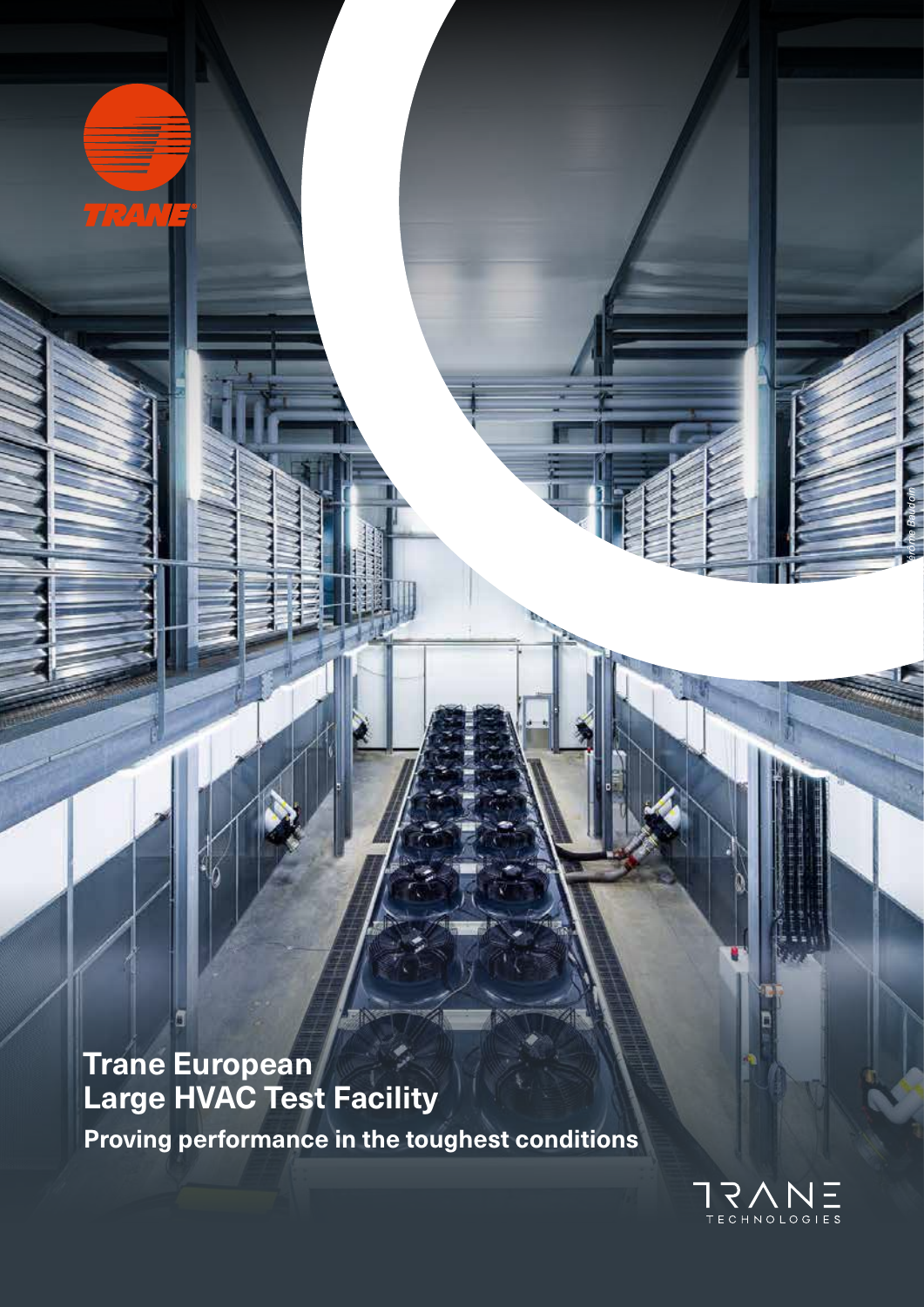# Trane: designed to be the best - tested to prove it

Ongoing innovation, unmatched expertise, relentless commitment and over 100 years of experience in the design and manufacture of HVAC equipment. This is the Trane promise, seen at first hand in our European test facility.



Exhaustive tests guarantee that what we install on your site fully conforms to our strictest performance criteria.

Standard Eurovent tests are a well-recognized industry practice, performed by all HVAC manufacturers. However, actual operating conditions can vary significantly because every application is different. Data centers, hospitals and retail locations all have specific and unique requirements. As a result, standardized tests are often incapable of confirming that a unit will operate exactly as the client requires.

That's why Trane designed and built an industry-leading test facility, capable of evaluating performance under customerdefined parameters. *© Jérôme Baudoin* 

Sintesis unit RTAF 310T under test

# State-of-the-art testing facility

The Trane European Research and Development Laboratory in Epinal, France has been designed to function as a validation center for new product development. It is capable of simulating the widest range of operating conditions encountered by HVAC equipment.

Trane customers can actually observe their newly acquired equipment under test for their specific application and ambient conditions.

Before the equipment leaves the factory, its performance is validated under the conditions at which it should operate once installed.

Additionally, this testing facility enables the optional Eurovent certification of air-cooled chillers above 600 kW.

The new Trane Laboratory is resourced to validate the performance of the entire Trane portfolio, including large capacity chillers, air to water heat pumps and multi-pipe units. Temperature extremes from -25°C to +55°C can be simulated, regardless of outdoor ambient conditions.



Heat and cold production room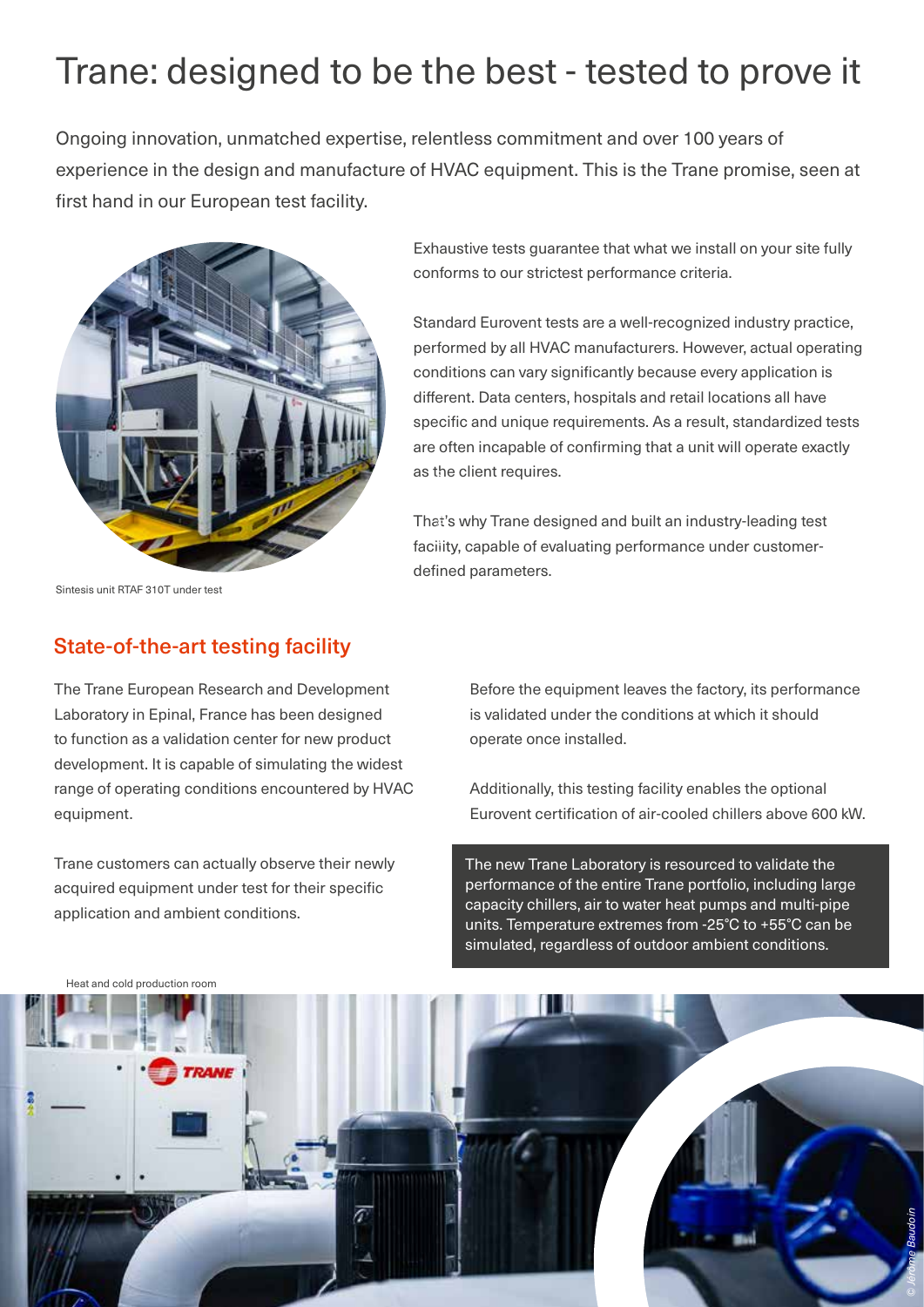# Testing and proof-of-performance

The range of Trane test packages and proof-of-performance options is unsurpassed in the industry. It includes:

- Standard Eurovent tests
- Custom test points
- Part load test points
- Sound tests
- Heat recovery and heat pump tests
- Free cooling
- Glycol tests
- Variable primary flow
- Cold start
- Rapid restart
- Pressure drop
- Unloading capabilities
- Unit security check.



# Test results you can depend on

**Accuracy and precision** are a way of life at Trane and our equipment test procedures reflect that commitment to quality. We employ multiple procedures to ensure that test methodology and data are accurate and reliable.

#### Test instrument calibration

To ensure our testing meets or exceeds accuracy requirements, testing equipment is verified by the Trane metrology lab with traceability to National Standards (Cofrac). A copy of the latest certification is available on request.

Each test loop facility is equipped with a data acquisition system which tracks:

- Entering and leaving water temperature
- Water flow rate
- Electrical data
- Pressure drop
- Cooling / Heating capacity
- EER / COP.

#### **Tolerances**

The rapid and accurate control system ensures stable and homogenous testing conditions within EN 14511 and Eurovent standard requirements.

Predicted unit performance is measured to the tightest tolerances:

|                   | Avg.                | Indiv.                         |
|-------------------|---------------------|--------------------------------|
| Entering water T° | $+/- 0.2^{\circ}$ C | $+/- 0.5^{\circ}$ C            |
| Leaving water T°  | $+/- 0.3$ °C        | $+/- 0.6^{\circ}$ C            |
| Air temp          | $+/- 0.3$ °C 1      | $+/- 1^{\circ}$ C <sup>1</sup> |
| Voltage           | $+/- 4%$            | $+/- 4%$                       |
| Water flow        | $+/-1%$             | $+/- 2.5%$                     |

<sup>1</sup> For chiller with condensing surface greater than 5  $\text{m}^2$ , tolerances are doubled.